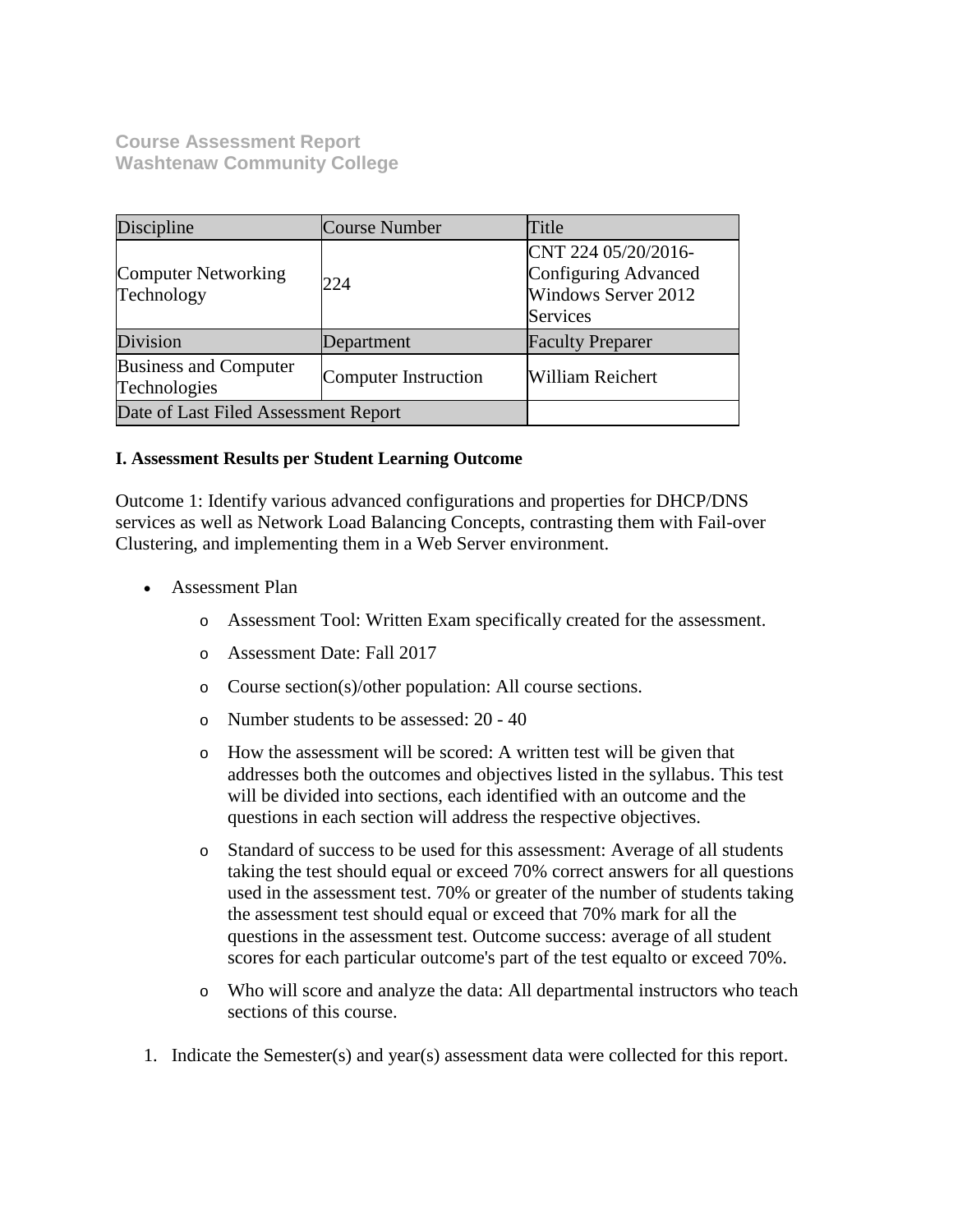| Fall (indicate years below) below) | Winter (indicate years) | <b>SP/SU</b> (indicate years)<br>below) |
|------------------------------------|-------------------------|-----------------------------------------|
|                                    | 2016                    |                                         |

2. Provide assessment sample size data in the table below.

| # of students enrolled | # of students assessed |
|------------------------|------------------------|
|                        |                        |

3. If the number of students assessed differs from the number of students enrolled, please explain why all enrolled students were not assessed, e.g. absence, withdrawal, or did not complete activity.

One of the students dropped the course mid-way through the semester, so could not be included in the overall assessment testing. All students that finished the course were included in the assessment.

4. Describe how students from all populations (day students on campus, DL, MM, evening, extension center sites, etc.) were included in the assessment based on your selection criteria.

There was only one section of the course offered during this semester, so every student that finished was included - the ones that did well as well as those not as proficient to give balanced results on the course effectiveness.

5. Describe the process used to assess this outcome. Include a brief description of this tool and how it was scored.

Since there were five outcomes, a 40-question test was developed with eight multiple-choice questions for each outcome. These questions reflected key concepts involved with achieving the outcome as stated above - in other words, questions that would show that the student had a good understanding of these key points. The answers were scored as either correct or incorrect for each of the 14 students.

6. Briefly describe assessment results based on data collected for this outcome and tool during the course assessment. Discuss the extent to which students achieved this learning outcome and indicate whether the standard of success was met for this outcome and tool.

Met Standard of Success: Yes

There were four methods of measuring success - each is shown below with the results. The first percentage shown is the goal for success, the 2nd is the actual result from the testing.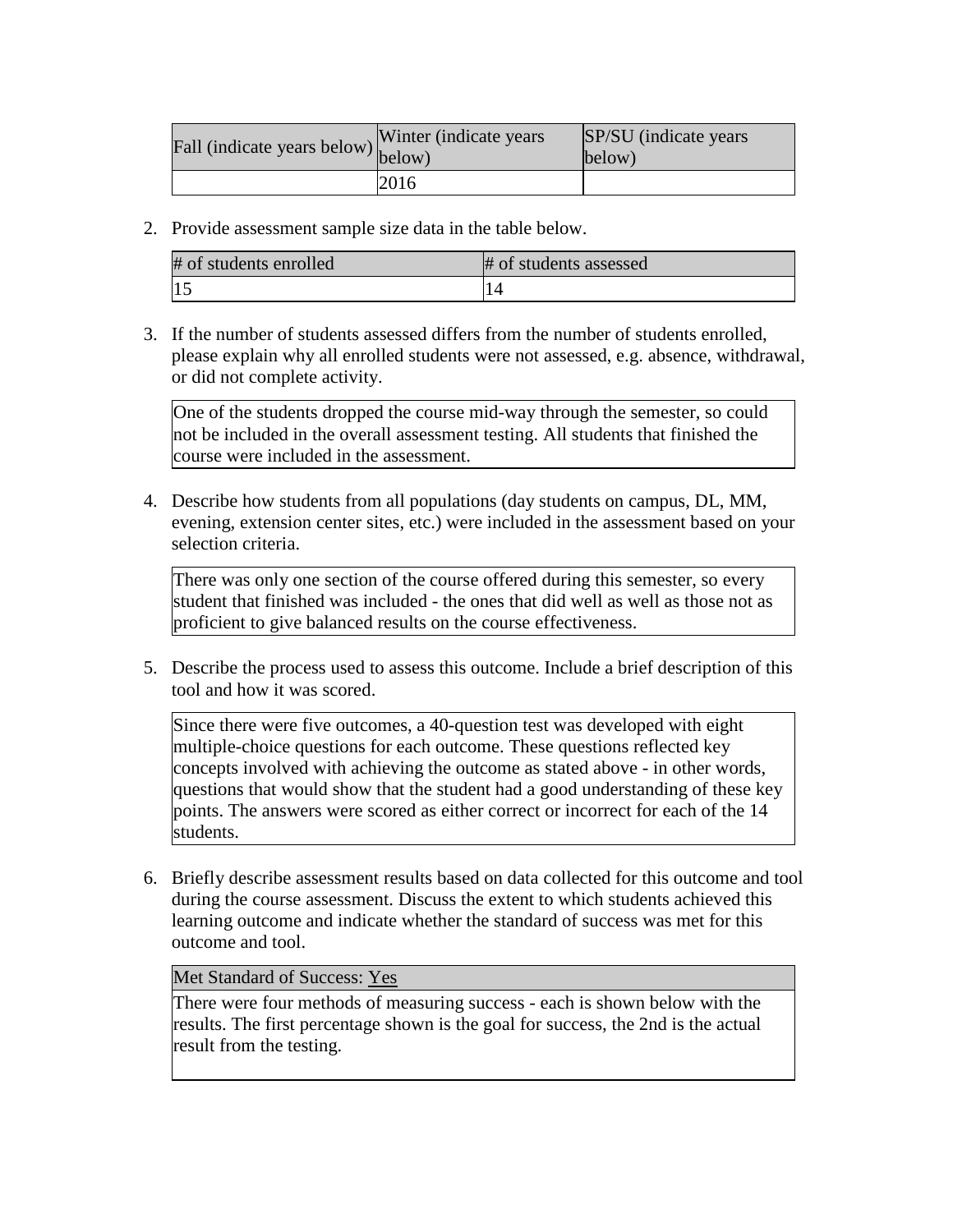Overall Average of all students for the test as a whole  $70\%$  Results  $30/40 = 75\%$ Percent of Students for whole test having an average of 70% Results  $11/14 = 78\%$ Overall Average of all students for this outcome  $70\%$  Results  $80/112 = 71.4\%$ Percent of students for this outcome having achieving 70% Results  $10/14 = 71.4\%$ 

7. Based on your interpretation of the assessment results, describe the areas of strength in student achievement of this learning outcome.

Areas in which 70% or more of the students answered questions correctly associated with the objectives in this outcome:

- 1. DHCP Superscopes and Multinets
- 2. DHCP Troubleshooting
- 3. DNS Service Records
- 4. Advanced DNS Options
- 8. Based on your analysis of student performance, discuss the areas in which student achievement of this learning outcome could be improved. If student met standard of success, you may wish to identify your plans for continuous improvement.

Objectives within the Outcome of which less that 70% of the students reached:

1. Use of Global Names Zone with DNS - This area was missed by more than half the students - as part of "continuous improvement", the plan is to review this topic later in the course a 2nd time - even though this advanced topic was covered both in the lectures as well as part of a lab project, it was covered very early in the course. Since students were to do NO special preparation for the assessment, expecting a majority of them to remember this complex topic over the whole semester seems to have been an unrealistic assumption.

2. Slightly less that 70% did not remember the use of the IPCONFIG command for flushing/displaying the DNS Cache - this is very surprising, as we continuously used this tool throughout the semester, however more so in the early parts. A review of all the DNS troubleshooting tools towards the end of the semester is also indicated for "continuous improvement".

Outcome 2: Define the implementation of the various forms of Windows Server Backup including basic file backup as well as Disaster Recovery Concepts including complete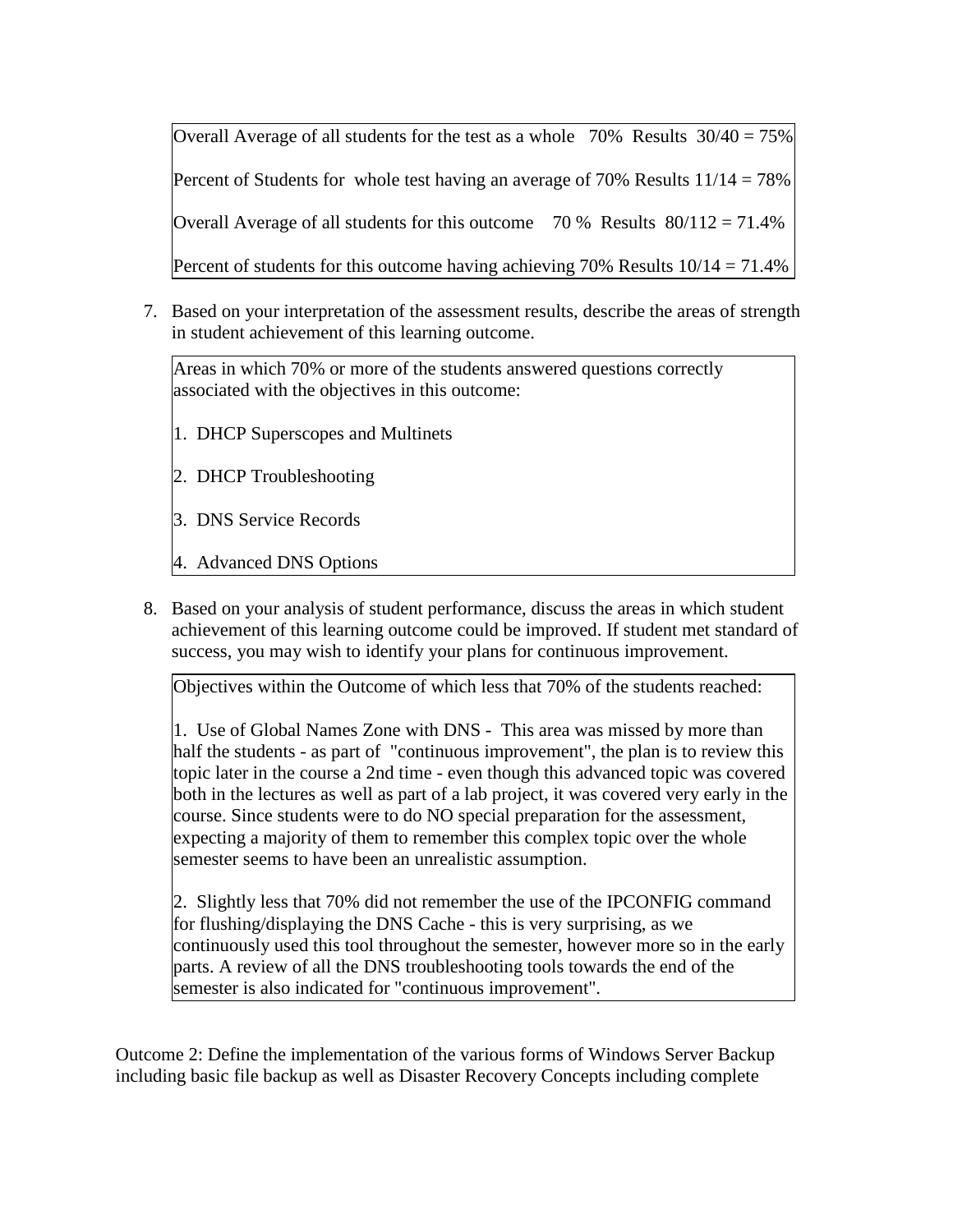Operating System Recovery as well as distinguish the different capabilities of Certificate Server, including installation, configuration, and management of certificates.

- Assessment Plan
	- o Assessment Tool: Written Exam specifically created for the assessment.
	- o Assessment Date: Fall 2017
	- o Course section(s)/other population: All course sections.
	- o Number students to be assessed: 20 40
	- o How the assessment will be scored: A written test will be given that addresses both the outcomes and objectives listed in the syllabus. This test will be divided into sections, each identified with an outcome and the questions in each section will address the respective objectives.
	- o Standard of success to be used for this assessment: Average of all students taking the test should equal or exceed 70% correct answers for all questions used in the assessment test. 70% or greater of the number of students taking the assessment test should equal or exceed that 70% mark for all the questions in the assessment test. Outcome success: average of all student scores for each particular outcome's part of the test equal to or exceed 70%.
	- o Who will score and analyze the data: All departmental instructors who teach sections of this course.
- 1. Indicate the Semester(s) and year(s) assessment data were collected for this report.

| Fall (indicate years below) below) | Winter (indicate years) | SP/SU (indicate years)<br>below) |
|------------------------------------|-------------------------|----------------------------------|
|                                    | 2016                    |                                  |

2. Provide assessment sample size data in the table below.

| # of students enrolled | # of students assessed |
|------------------------|------------------------|
| 15                     |                        |

3. If the number of students assessed differs from the number of students enrolled, please explain why all enrolled students were not assessed, e.g. absence, withdrawal, or did not complete activity.

One of the students dropped the course mid-way through the semester, so could not be included in the overall assessment testing. All students that finished the course were included in the assessment.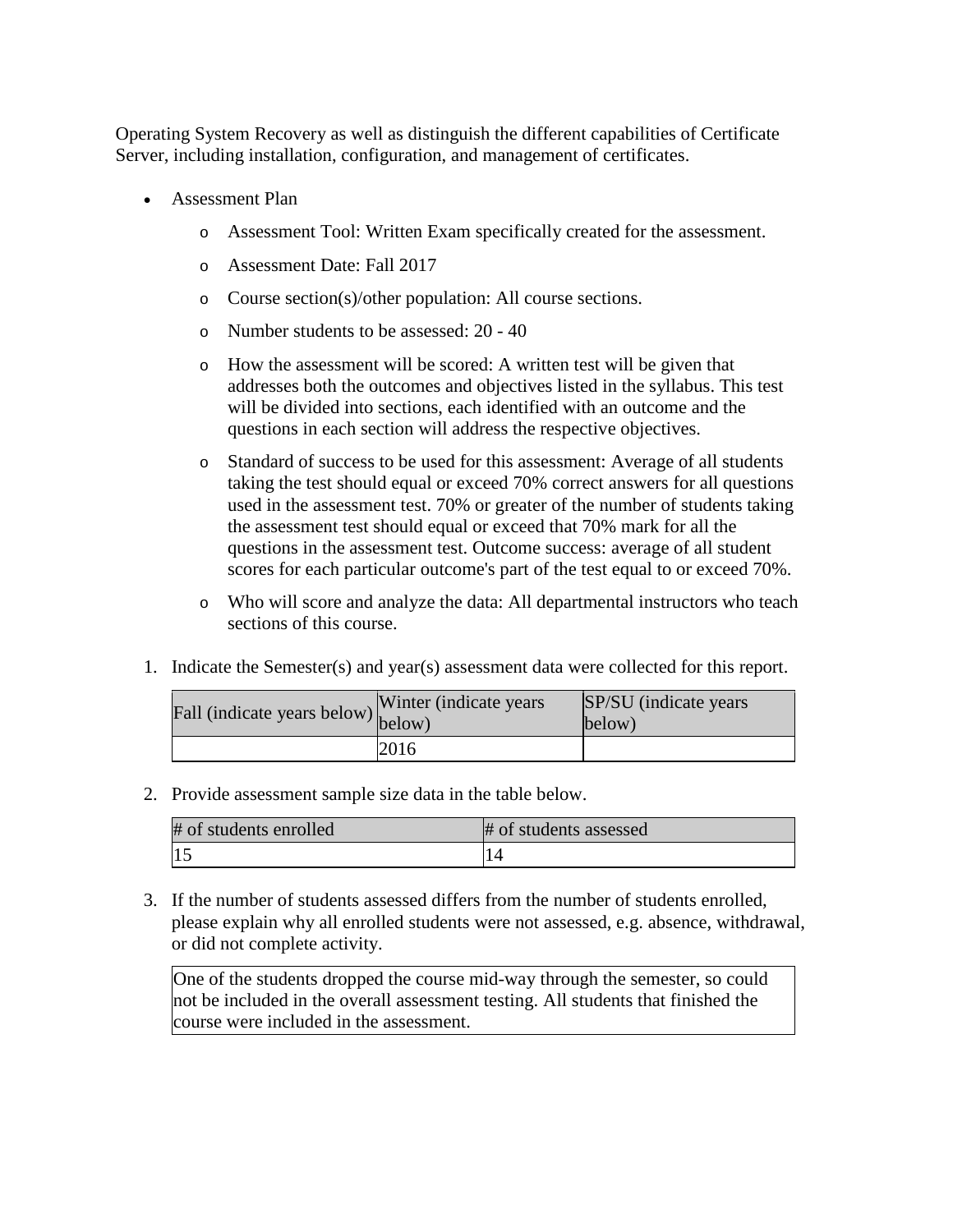4. Describe how students from all populations (day students on campus, DL, MM, evening, extension center sites, etc.) were included in the assessment based on your selection criteria.

There was only one section of the course offered during this semester, so every student that finished was included - the ones that did well as well as those not as proficient to give balanced results on the course effectiveness.

5. Describe the process used to assess this outcome. Include a brief description of this tool and how it was scored.

Since there were five outcomes, a 40-question test was developed with eight multiple-choice questions for each outcome. These questions reflected key concepts involved with achieving the outcome as stated above - in other words, questions that would show that the student had a good understanding of these key points. The answers were scored as either correct or incorrect for each of the 14 students.

6. Briefly describe assessment results based on data collected for this outcome and tool during the course assessment. Discuss the extent to which students achieved this learning outcome and indicate whether the standard of success was met for this outcome and tool.

Met Standard of Success: Yes

There were four methods of measuring success - each is shown below with the results. The first percentage shown in the goal for success, the 2nd is the actual result from the testing.

Overall Average of all students for the test as a whole 70% Results 30/40=75%

Percent of Students for whole test having an average of 70% Results 11/14=78%

Overall Average of all students for this outcome 70 % Results 82/112 =73.2%

Percent of students for this outcome having achieving 70% Results  $8/14 = 57.1\%$ 

7. Based on your interpretation of the assessment results, describe the areas of strength in student achievement of this learning outcome.

Areas in which 70% or more of the students answered questions correctly associated with the objectives in this outcome:

1. Symmetrical Encryption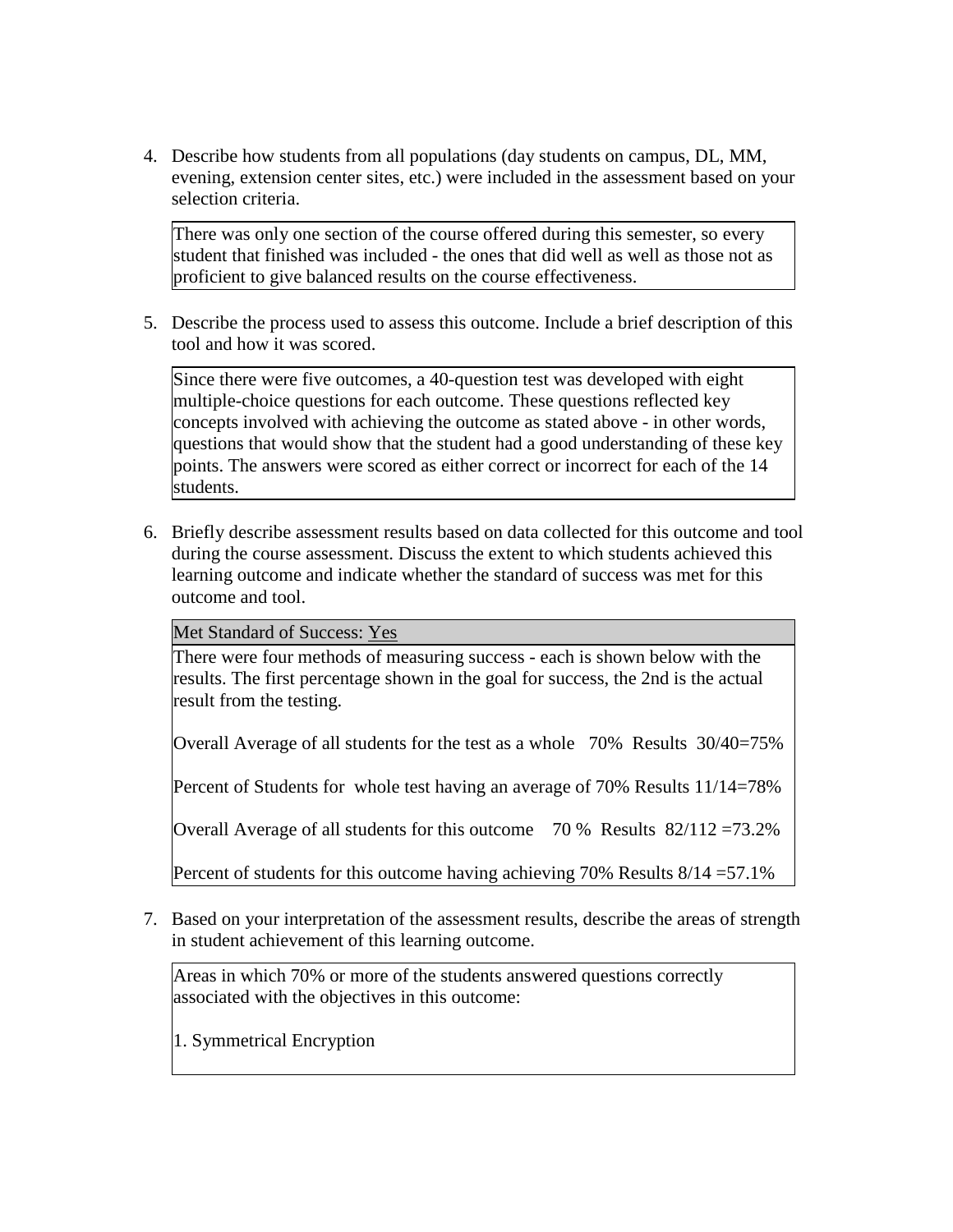2. Insurance of Certificate Trust

3. Certificate Revocation Lists

4. Single Purpose Certificates

8. Based on your analysis of student performance, discuss the areas in which student achievement of this learning outcome could be improved. If student met standard of success, you may wish to identify your plans for continuous improvement.

Objectives within the outcome of which less that 70% of the students reached:

This is one of the two outcomes where not more than 70% of the students achieved 70%. When the number of students are low (14), a difference of only two (in this case) can drop that percentage quickly by 70%. However, this outcome had one area (objective), which, if improved on itself, would have dramatically made a difference.

1. The Web process for use of SSL certificates between a Web Client and a Web Server, including the encryption keys, etc. is one of the more important concepts in the Certificates part of the course, and the question describing this process was the most one missed. Therefore, in both Lectures and Labs, the plan will be to reinforce this concept a number of times to insure the students fully comprehend it.

2. Two other objectives which could use improvement where slightly less than 70% answered the appropriate questions were Types of Cryptography and the differences between the standard Certificate Server Installation and the Enterprise one. Lectures concerning these concepts will also be reinforced.

Outcome 3: Recognize various types of IIS virtual Web Servers using Microsoft Windows Server, and identify the uses of Windows Terminal Services, including Remote Desktop and Application Services.

- Assessment Plan
	- o Assessment Tool: Written Exam specifically created for the assessment.
	- o Assessment Date: Fall 2017
	- o Course section(s)/other population: All course sections.
	- o Number students to be assessed: 20 40
	- o How the assessment will be scored: A written test will be given that addresses both the outcomes and objectives listed in the syllabus. This test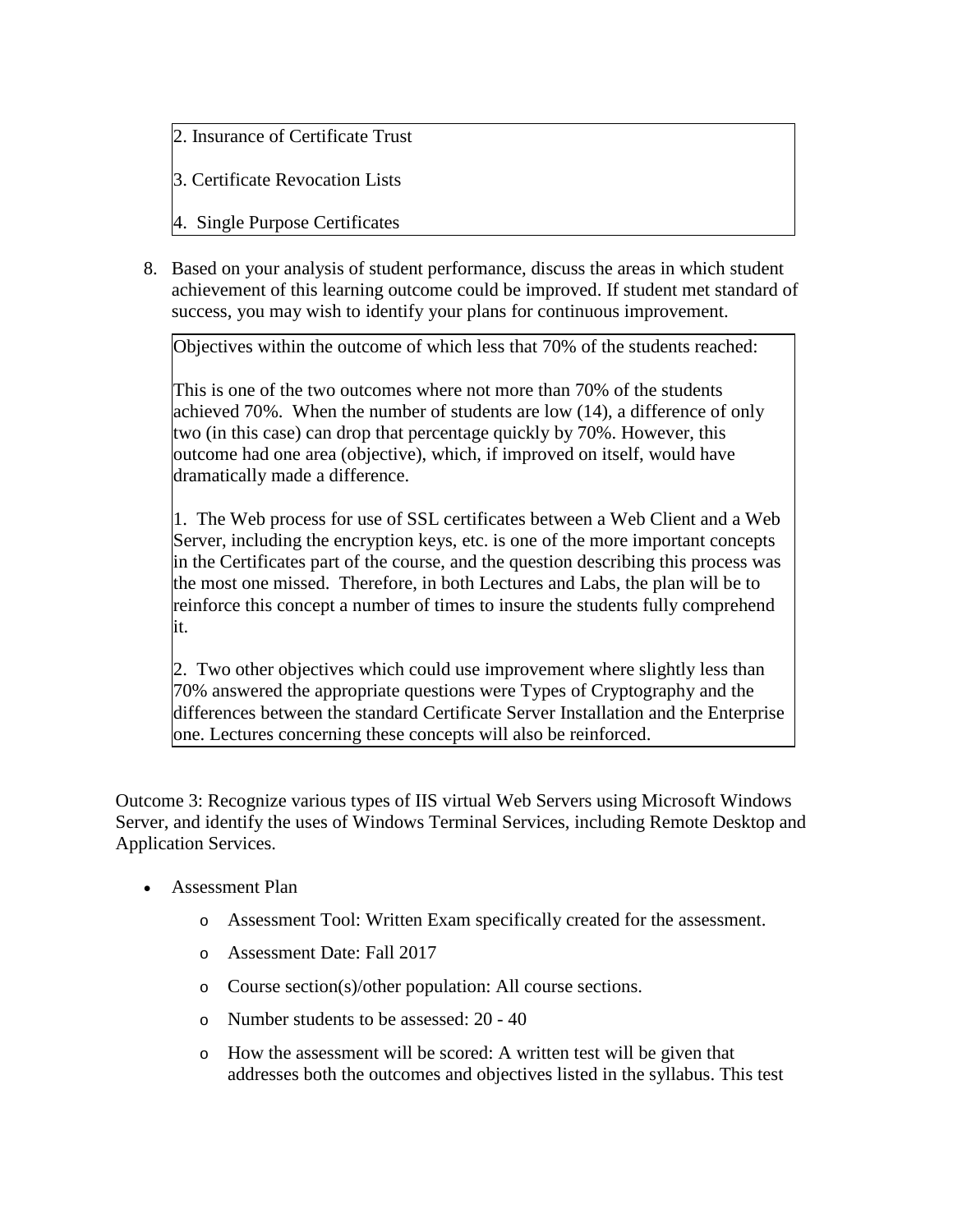will be divided into sections, each identified with an outcome and the questions in each section will address the respective objectives.

- o Standard of success to be used for this assessment: Average of all students taking the test should equal or exceed 70% correct answers for all questions used in the assessment test. 70% or greater of the number of students taking the assessment test should equal or exceed that 70% mark for all the questions in the assessment test. Outcome success: average of all student scores for each particular outcome's part of the test equal to or exceed 70%.
- o Who will score and analyze the data: All departmental instructors who teach sections of this course.
- 1. Indicate the Semester(s) and year(s) assessment data were collected for this report.

| riall (indicate years below) below) | Winter (indicate years) | SP/SU (indicate years)<br>below) |
|-------------------------------------|-------------------------|----------------------------------|
|                                     | 2016                    |                                  |

2. Provide assessment sample size data in the table below.

| # of students enrolled | # of students assessed |
|------------------------|------------------------|
|                        |                        |

3. If the number of students assessed differs from the number of students enrolled, please explain why all enrolled students were not assessed, e.g. absence, withdrawal, or did not complete activity.

One of the students dropped the course mid-way through the semester, so could not be included in the overall assessment testing. All students that finished the course were included in the assessment.

4. Describe how students from all populations (day students on campus, DL, MM, evening, extension center sites, etc.) were included in the assessment based on your selection criteria.

There was only one section of the course offered during this semester, so every student that finished was included - the ones that did well as well as those not as proficient to give balanced results on the course effectiveness.

5. Describe the process used to assess this outcome. Include a brief description of this tool and how it was scored.

Since there were five outcomes, a 40-question test was developed with eight multiple-choice questions for each outcome. These questions reflected key concepts involved with achieving the outcome as stated above - in other words, questions that would show that the student had a good understanding of these key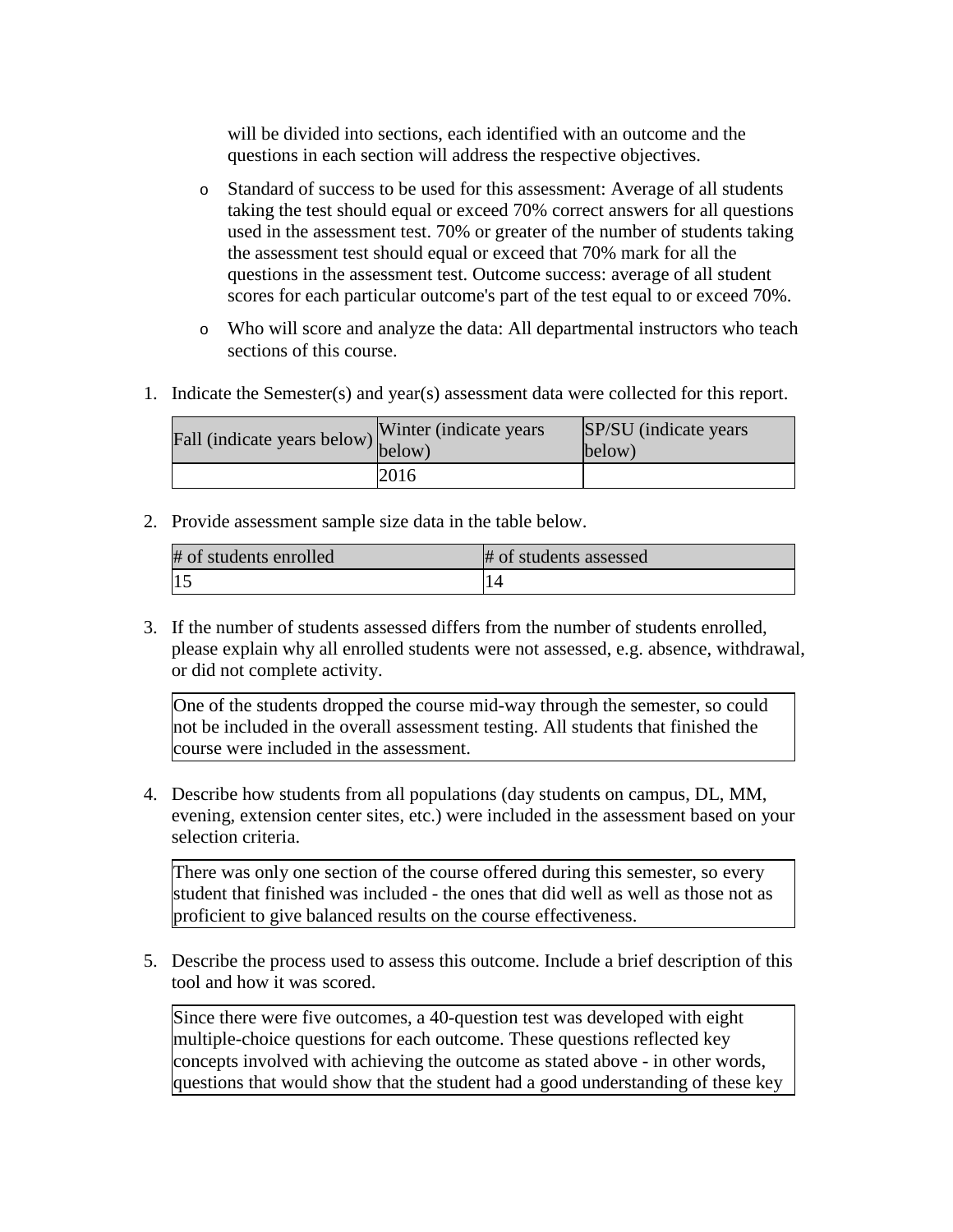points. The answers were scored as either correct or incorrect for each of the 14 students.

6. Briefly describe assessment results based on data collected for this outcome and tool during the course assessment. Discuss the extent to which students achieved this learning outcome and indicate whether the standard of success was met for this outcome and tool.

Met Standard of Success: Yes

There were four methods of measuring success each is shown below with the results. The first percentage shown in the goal for success, the 2nd is the actual result from the testing.

Overall Average of all students for the test as a whole 70% Results 30/40=75%

Percent of Students for whole test having an average of 70% Results 11/14=78%

Overall Average of all students for this outcome 70 % Results 86/112 =76.7%

Percent of students for this outcome having achieving 70% Results 10/14 = 71.4%

7. Based on your interpretation of the assessment results, describe the areas of strength in student achievement of this learning outcome.

Areas in which 70% or more of the students answered questions correctly associated with the objectives in this outcome:

- 1. Dynamic Updates
- 2. Network Load Balance Concepts, Configuration, and Implementation
- 3. Windows Backup Types
- 4. Windows Shadow Copy Service
- 8. Based on your analysis of student performance, discuss the areas in which student achievement of this learning outcome could be improved. If student met standard of success, you may wish to identify your plans for continuous improvement.

Objectives within the Outcome of which less that 70% of the students reached:

One area associated with this outcome can use some "continuous improvement" as slightly less than 70% of the students seem to understand the concept. This had to do with the types of file systems which can be used with the Windows Backup Program. Lectures on the use of ONLY the NTFS file system with the Windows Backup Program will be reemphasized.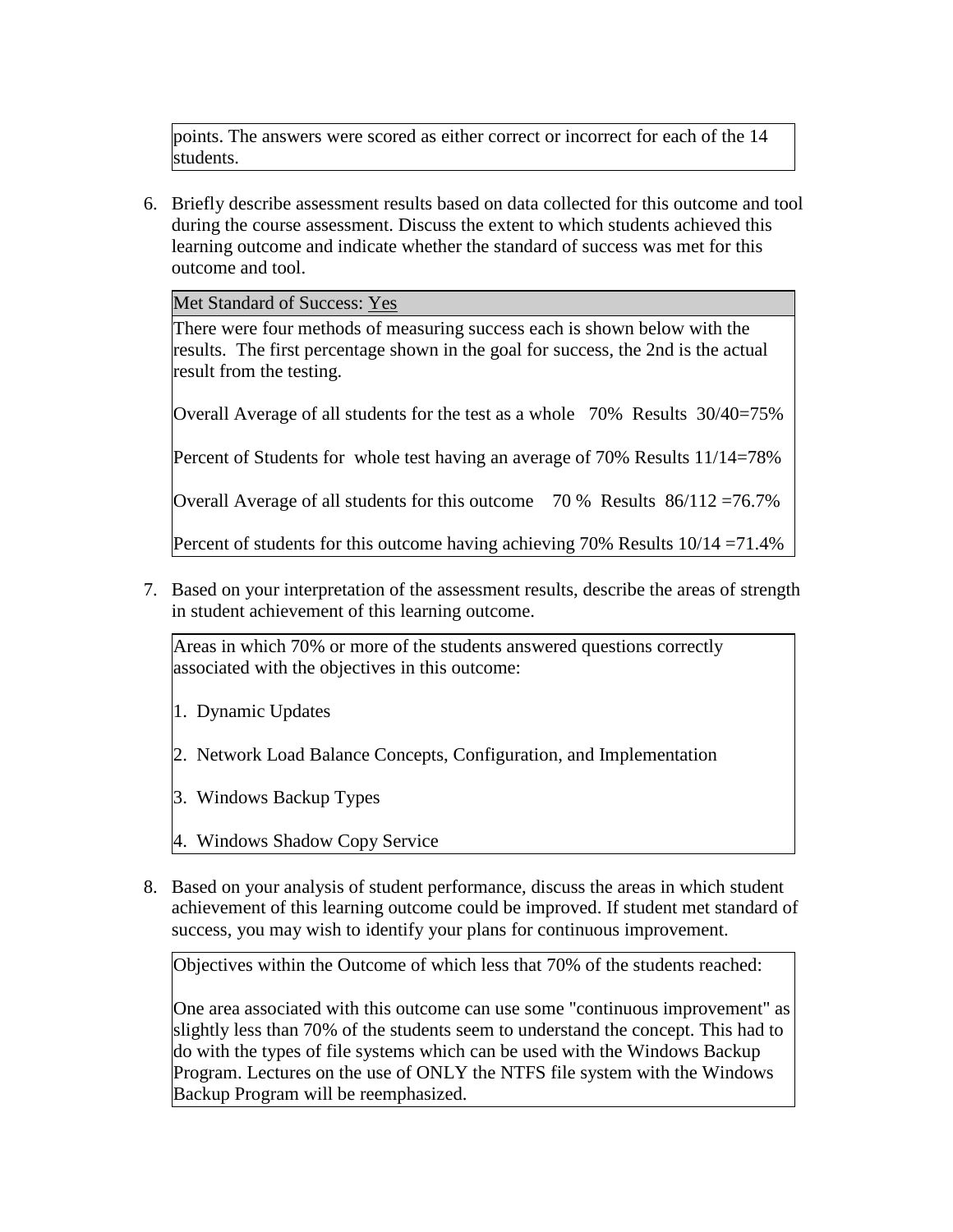Outcome 4: Identify the implementation of Advanced Active Directory concepts including Sites, Site Links, Inter-site Domain Replication, FSMO Roles, Functional Levels, and distinguish the different types of A.D. trusts including Cross Forest and External Trusts.

- Assessment Plan
	- o Assessment Tool: Written Exam specifically created for the assessment.
	- o Assessment Date: Fall 2017
	- o Course section(s)/other population: All course sections.
	- o Number students to be assessed: 20 40
	- o How the assessment will be scored: A written test will be given that addresses both the outcomes and objectives listed in the syllabus. This test will be divided into sections, each identified with an outcome and the questions in each section will address the respective objectives.
	- o Standard of success to be used for this assessment: Average of all students taking the test should equal or exceed 70% correct answers for all questions used in the assessment test. 70% or greater of the number of students taking the assessment test should equal or exceed that 70% mark for all the questions in the assessment test. Outcome success: average of all student scores for each particular outcome's part of the test equal to or exceed 70%.
	- o Who will score and analyze the data: All departmental instructors who teach sections of this course.
- 1. Indicate the Semester(s) and year(s) assessment data were collected for this report.

| Fall (indicate years below) below) | Winter (indicate years) | SP/SU (indicate years)<br>below) |
|------------------------------------|-------------------------|----------------------------------|
|                                    | 2016                    |                                  |

2. Provide assessment sample size data in the table below.

| # of students enrolled | # of students assessed |
|------------------------|------------------------|
| 1.5                    |                        |

3. If the number of students assessed differs from the number of students enrolled, please explain why all enrolled students were not assessed, e.g. absence, withdrawal, or did not complete activity.

One of the students dropped the course mid-way through the semester, so could not be included in the overall assessment testing. All students that finished the course were included in the assessment.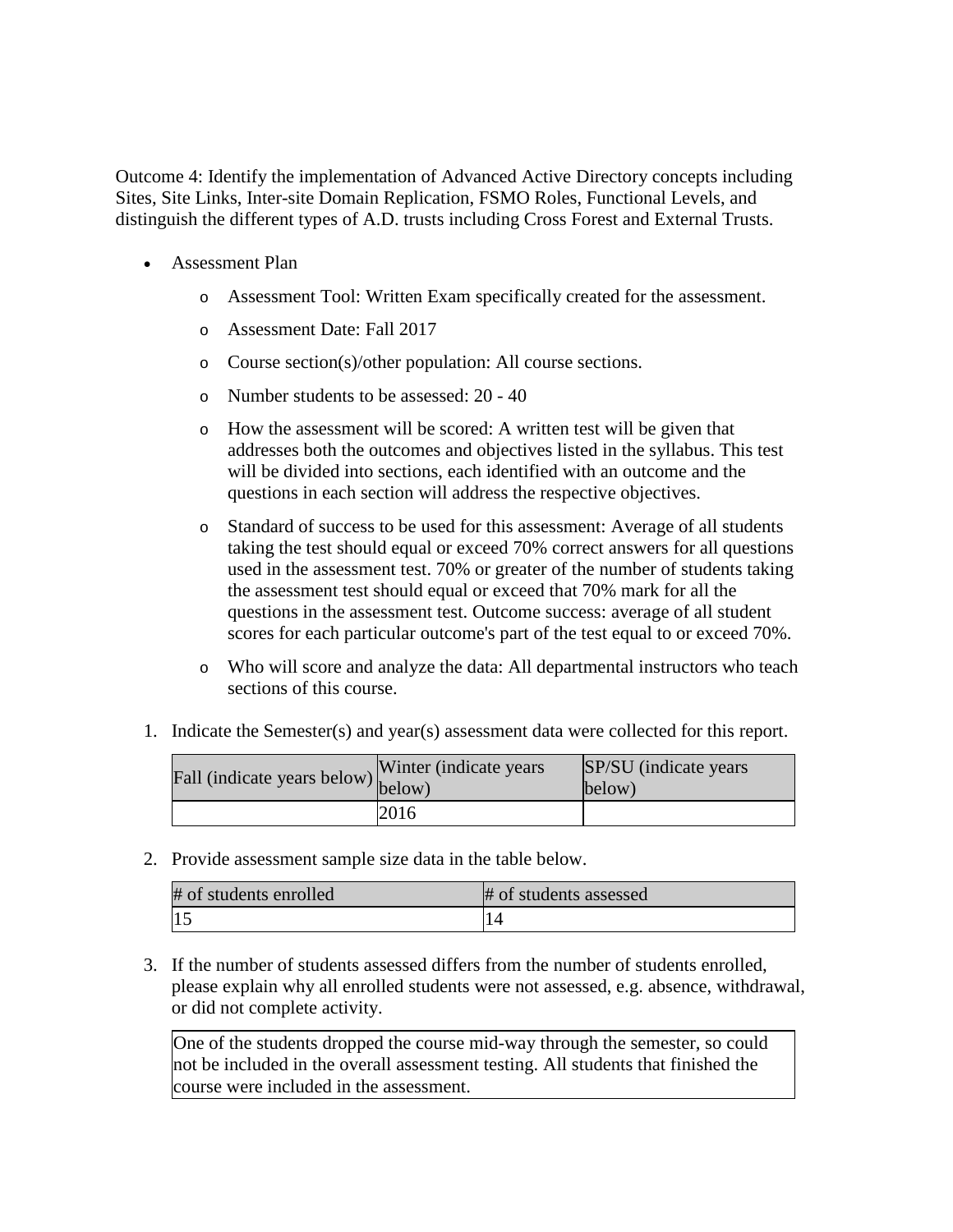4. Describe how students from all populations (day students on campus, DL, MM, evening, extension center sites, etc.) were included in the assessment based on your selection criteria.

There was only one section of the course offered during this semester, so every student that finished was included - the ones that did well as well as those not as proficient to give balanced results on the course effectiveness.

5. Describe the process used to assess this outcome. Include a brief description of this tool and how it was scored.

Since there were five outcomes, a 40-question test was developed with eight multiple-choice questions for each outcome. These questions reflected key concepts involved with achieving the outcome as stated above - in other words, questions that would show that the student had a good understanding of these key points. The answers were scored as either correct or incorrect for each of the 14 students.

6. Briefly describe assessment results based on data collected for this outcome and tool during the course assessment. Discuss the extent to which students achieved this learning outcome and indicate whether the standard of success was met for this outcome and tool.

Met Standard of Success: Yes

There were four methods of measuring success each is shown below with the results. The first percentage shown in the goal for success, the 2nd is the actual result from the testing.

Overall Average of all students for the test as a whole 70% Results 30/40=75%

Percent of Students for whole test having an average of 70% Results 11/14=78%

Overall Average of all students for this outcome 70 % Results 91/112 =81.2%

Percent of students for this outcome having achieving 70% Results  $11/14 = 78.5\%$ 

7. Based on your interpretation of the assessment results, describe the areas of strength in student achievement of this learning outcome.

Areas in which 70% or more of the students answered questions correctly associated with the objectives in this outcome:

1. Active Directory Trust Relationships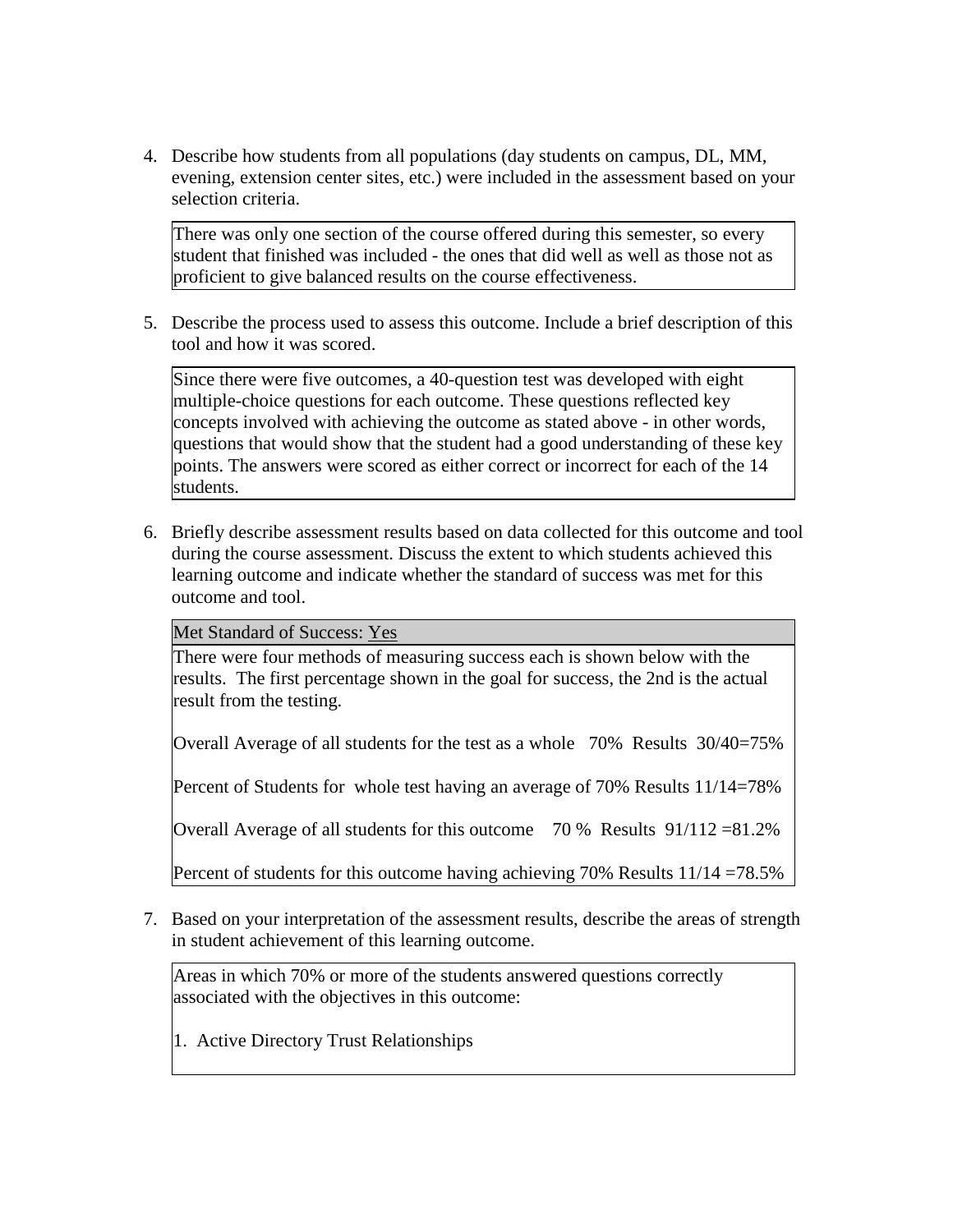- 2. Tree concepts within Active Directory
- 3. Active Directory Logical and Physical concepts
- 4. Migration Techniques with Virtual Machines
- 5. Use of Replicas with Virtual Machines
- 6. Use of Application Servers in the Cloud
- 8. Based on your analysis of student performance, discuss the areas in which student achievement of this learning outcome could be improved. If student met standard of success, you may wish to identify your plans for continuous improvement.

Objectives within the Outcome of which less that 70% of the students reached:

1. Slightly less than 70% of the students had problems with understanding the different techniques used to reach the Cloud (VPN's, RDP, etc.) and their relationship to each other. When doing both the Cloud lecture and lab, these will be reinforced.

Outcome 5: Define the different types of Advanced File Services including ISCSI, BranchCache, Dynamic Access Control, Rights Management and Federation Services.

- Assessment Plan
	- o Assessment Tool: Written Exam specifically created for the assessment.
	- o Assessment Date: Fall 2017
	- o Course section(s)/other population: All course sections.
	- o Number students to be assessed: 20 40
	- o How the assessment will be scored: A written test will be given that addresses both the outcomes and objectives listed in the syllabus. This test will be divided into sections, each identified with an outcome and the questions in each section will address the respective objectives.
	- o Standard of success to be used for this assessment: Average of all students taking the test should equal or exceed 70% correct answers for all questions used in the assessment test. 70% or greater of the number of students taking the assessment test should equal or exceed that 70% mark for all the questions in the assessment test. Outcome success: average of all student scores for each particular outcome's part of the test equal to or exceed 70%.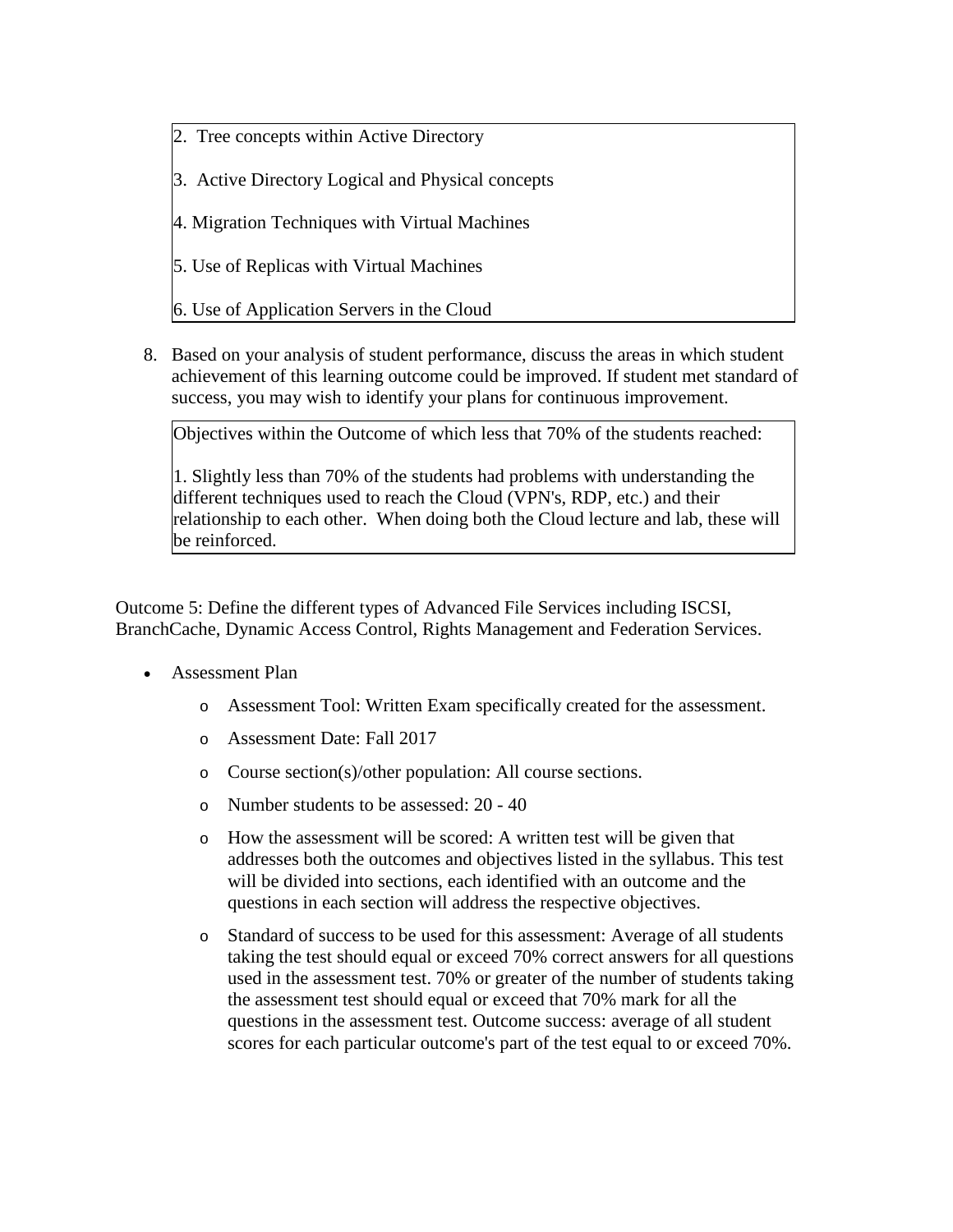- o Who will score and analyze the data: All departmental instructors who teach sections of this course.
- 1. Indicate the Semester(s) and year(s) assessment data were collected for this report.

| Fall (indicate years below) $\begin{bmatrix} w \text{ inter} \\ below \end{bmatrix}$ | Winter (indicate years) | SP/SU (indicate years)<br>below) |
|--------------------------------------------------------------------------------------|-------------------------|----------------------------------|
|                                                                                      | 2016                    |                                  |

2. Provide assessment sample size data in the table below.

| # of students enrolled | # of students assessed |
|------------------------|------------------------|
|                        |                        |

3. If the number of students assessed differs from the number of students enrolled, please explain why all enrolled students were not assessed, e.g. absence, withdrawal, or did not complete activity.

One of the students dropped the course mid-way through the semester, so of course could not be included in the overall assessment testing. All students that finished the course were included in the assessment.

4. Describe how students from all populations (day students on campus, DL, MM, evening, extension center sites, etc.) were included in the assessment based on your selection criteria.

There was only one section of the course offered during this semester, so every student that finished was included - the ones that did well as well as those not as proficient to give balanced results on the course effectiveness.

5. Describe the process used to assess this outcome. Include a brief description of this tool and how it was scored.

Since there were five outcomes, a 40-question test was developed with eight multiple-choice questions for each outcome. These questions reflected key concepts involved with achieving the outcome as stated above - in other words, questions that would show that the student had a good understanding of these key points. The answers were scored as either correct or incorrect for each of the 14 students.

6. Briefly describe assessment results based on data collected for this outcome and tool during the course assessment. Discuss the extent to which students achieved this learning outcome and indicate whether the standard of success was met for this outcome and tool.

Met Standard of Success: Yes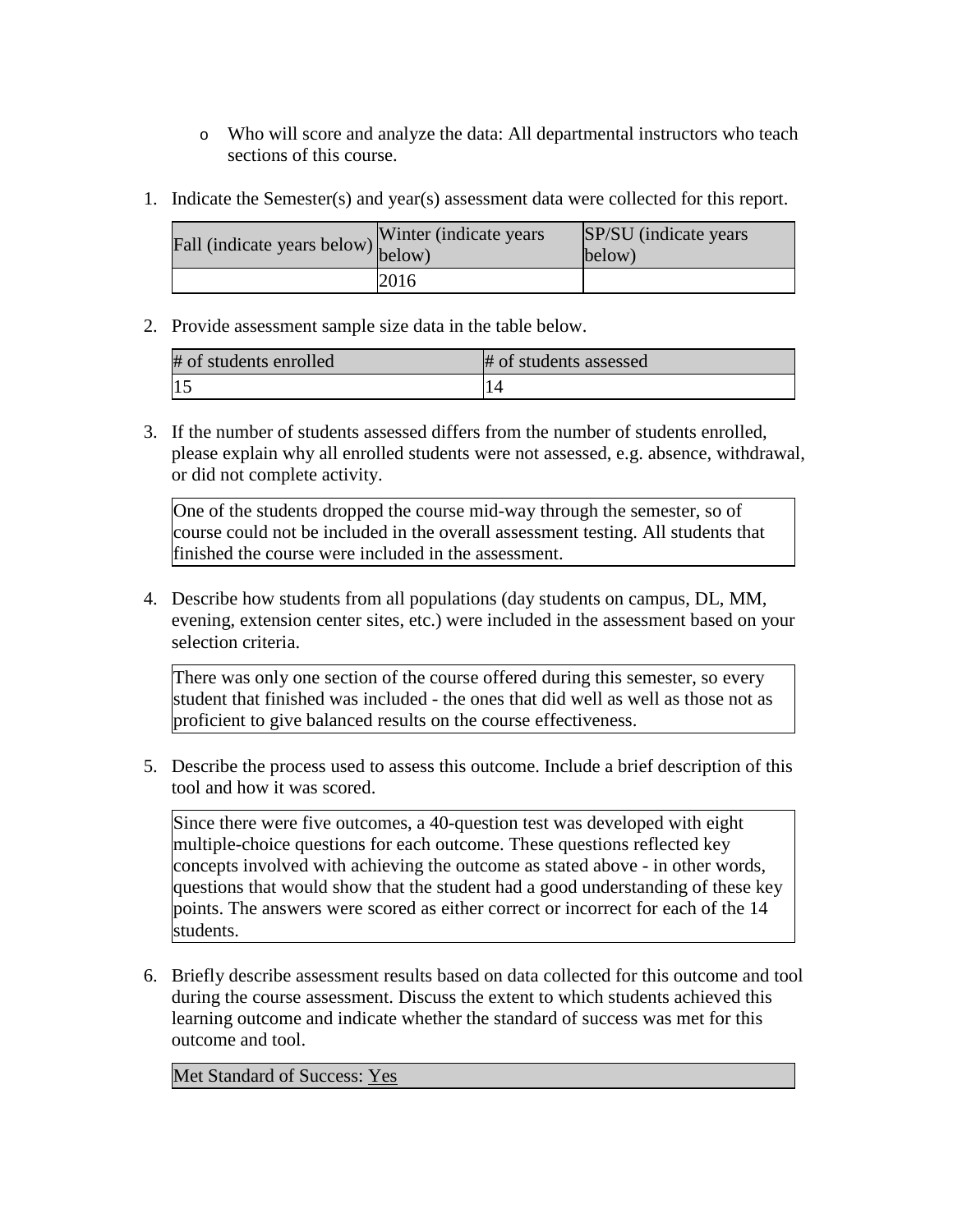There were four methods of measuring success each is shown below with the results. The first percentage shown in the goal for success, the 2nd is the actual result from the testing.

Overall Average of all students for the test as a whole 70% Results 30/40=75%

Percent of Students for whole test having an average of 70% Results 11/14=73.2%

Overall Average of all students for this outcome 70 % Results 82/112=73.2%

Percent of students for this outcome having achieving 70% Results 8/14=57.1%

7. Based on your interpretation of the assessment results, describe the areas of strength in student achievement of this learning outcome.

Areas in which 70% or more of the students answered questions correctly associated with the objectives in this outcome:

1. Branch Caching Concepts

2, Relationship of Dynamic Access Permissions to Share and NTFS Permissions.

3. Federation Services concepts

4. Spanned Volume concepts and it's relationship with Striping

8. Based on your analysis of student performance, discuss the areas in which student achievement of this learning outcome could be improved. If student met standard of success, you may wish to identify your plans for continuous improvement.

Objectives within the Outcome of which less than 70% of the students reached:

1. A major objective in this outcome which was not met was a total understanding of the various forms of RAID, 0, 1, 2, 3, 4, and 5. From both the lecture and lab it was thought that there had been enough material to differentiate these, but obviously this will require further emphasis as part of "continuous improvement" which will be provided. Even though this was earlier in the course, these basic concepts should have been grasped AND RETAINED by a larger percentage of the students.

Another objective which also needs improvement is:

2. Rights Management Service - here less than 70% didn't remember that this advanced concept is associated with the Security of APPLICATIONS. Again, this will have to be emphasized more strongly in the lecture section of the course - one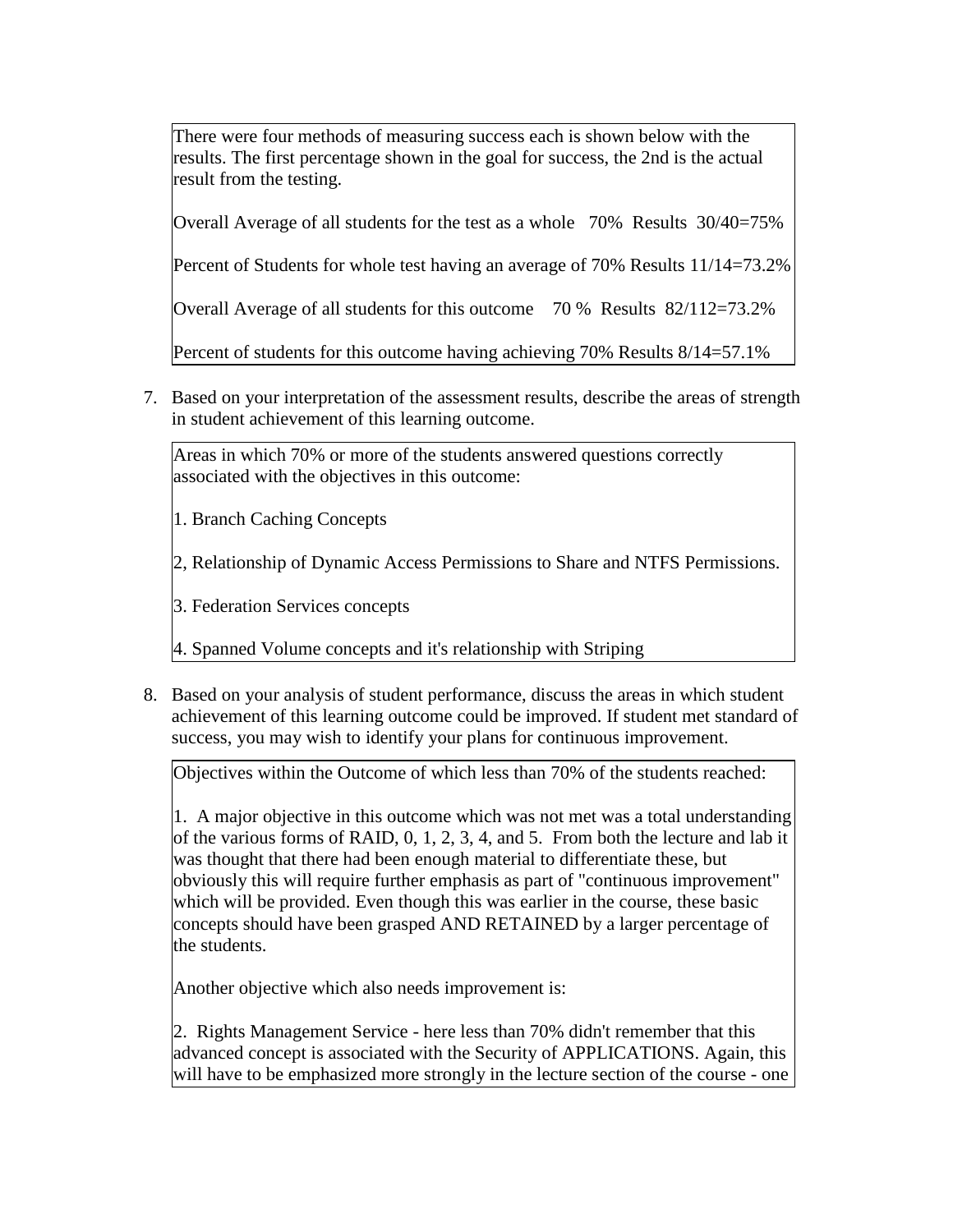reason why this was probably not grasped as strongly is that there was no lab project associated with it.

## **II. Course Summary and Action Plans Based on Assessment Results**

1. Describe your overall impression of how this course is meeting the needs of students. Did the assessment process bring to light anything about student achievement of learning outcomes that surprised you?

It is felt that this course met the needs of the students and I was surprised that actually they did overall as well as they did. There was an overall average of 70% in each of the five outcomes, and 75% overall for the course. 11 of 14 students achieved over 70% on the test as well. The three that didn't had problems all semester, largely because they just didn't study, either because of jobs and family or because of not having good study habits.

There were a number of students that were taking CNT223 Server Administration and CNT224 Advanced Server Administration at the same time, and generally they did well in both. However, the ones that took the courses in separate semesters on the whole definitely did better overall in both courses. This fact was very apparent, and will be a fact that will be used when counseling students in the future.

2. Describe when and how this information, including the action plan, was or will be shared with Departmental Faculty.

The information provided in this assessment report, including the results, the conclusions, and the action plans will be shared with all other department faculty in our regularly scheduled department meetings when assessment results are on the agenda.

3.

| <b>Intended Change</b>                                                                    | Description of the<br>change                                                                              | Rationale                                                                                                                                                 | Implementation<br>Date |
|-------------------------------------------------------------------------------------------|-----------------------------------------------------------------------------------------------------------|-----------------------------------------------------------------------------------------------------------------------------------------------------------|------------------------|
| <b>Course Materials</b><br>$(e.g. \text{textbooks},$<br>handouts, on-line<br>ancillaries) | Three changes<br>addressing weak<br>objectives in the<br>outcomes will be<br>part of the Actiion<br>Plan. | The Web Certificate<br>process is so<br>important in today's<br>world that we need 2017<br>to give it increased<br>emphasis. With the<br>"Cloud" becoming |                        |

Intended Change(s)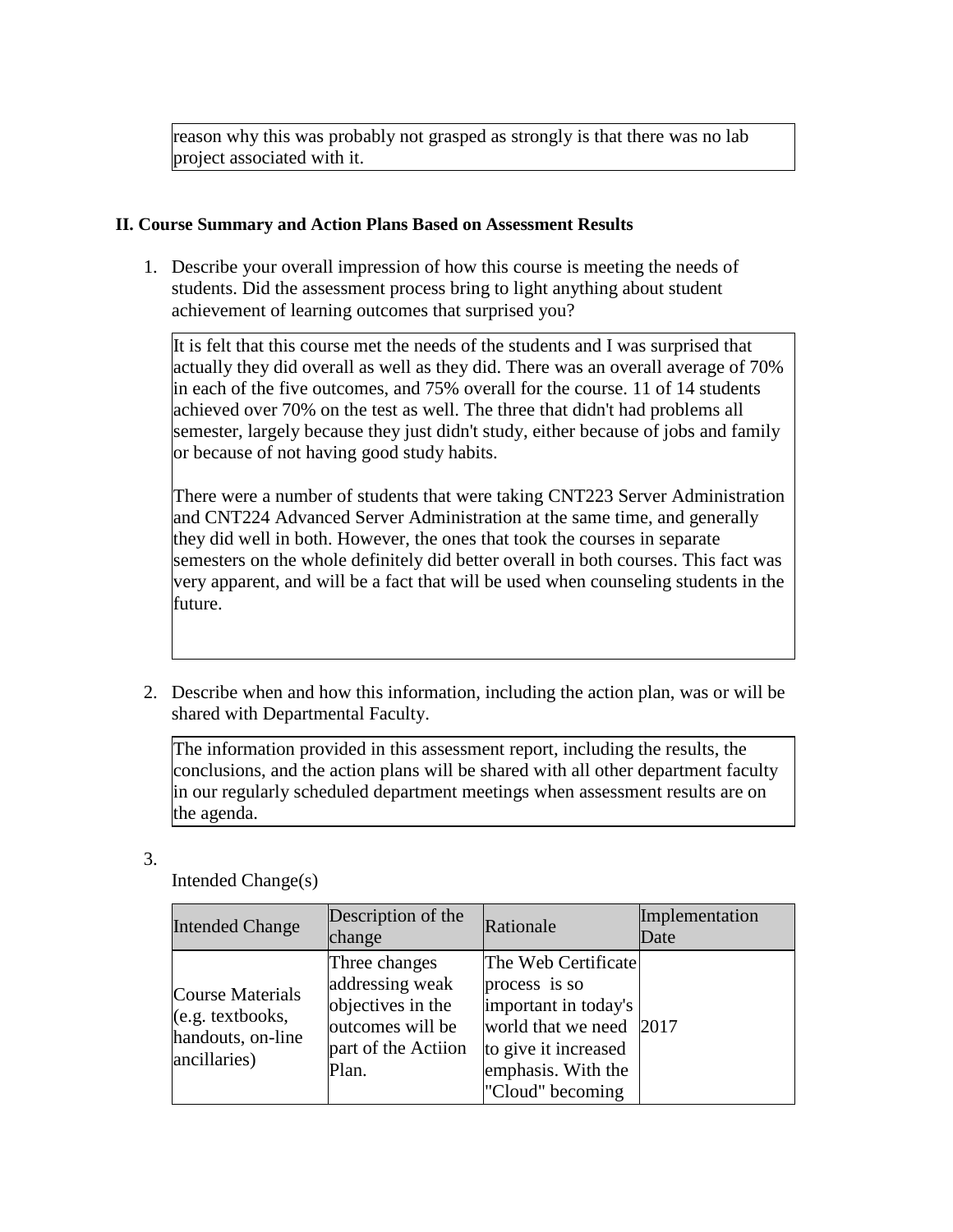| 1. Web Certificate<br>so important, and<br>encryption being<br>Process - The<br>used in<br>certificate server<br>communication<br>section of the<br>with it, the<br>course covers two<br>weeks already, but<br>understanding of<br>the plan is to<br>the whole<br>decrease lecture<br>HTTPS/SSL<br>emphasis on some<br>process by students<br>of the less important is essential.<br>areas, and expand<br>coverage of the SSL Understanding the<br>use of single names<br>(HTTPS) process<br>between client<br>with the Global<br>machines and Web<br>Name Zones in a<br>Servers which hold multi-Domain<br>the certificates.<br><b>Active Directory</b><br>environment is<br>2. Global Name<br>essential as Active<br>Zones - The<br>Directory in large<br>understanding of<br>companies spread<br>the use of single<br>throughout the<br>names in a DNS<br>world has been<br>expanded greatly in<br>enviroment (as<br>suffixes are often<br>the last five years.<br>Being able to use<br>appending<br>automatically) will<br>single names to<br>be reemphasized -<br>reach remote<br>in fact we will be<br>domains can be<br>switching<br>very helpful to<br>Primary/Connection users.<br>specific suffixes<br>Cloud storage using<br>into this course<br>from CNT223 to<br>various forms of<br><b>RAID</b> fault<br>mate it up with<br>tolerance has<br>Dynamic Updates<br>in CNT224 since<br>exploded in the past<br>they are tied so<br>five years, and we<br>closely together.<br>are only starting to<br>They should have<br>touch the surface.<br>been in the same<br>Therefore, all<br>course together<br>students should<br>originally. This will have a well<br>help the<br>grounded |  |  |
|-------------------------------------------------------------------------------------------------------------------------------------------------------------------------------------------------------------------------------------------------------------------------------------------------------------------------------------------------------------------------------------------------------------------------------------------------------------------------------------------------------------------------------------------------------------------------------------------------------------------------------------------------------------------------------------------------------------------------------------------------------------------------------------------------------------------------------------------------------------------------------------------------------------------------------------------------------------------------------------------------------------------------------------------------------------------------------------------------------------------------------------------------------------------------------------------------------------------------------------------------------------------------------------------------------------------------------------------------------------------------------------------------------------------------------------------------------------------------------------------------------------------------------------------------------------------------------------------------------------------------------------------------------------------------------------------------|--|--|
|                                                                                                                                                                                                                                                                                                                                                                                                                                                                                                                                                                                                                                                                                                                                                                                                                                                                                                                                                                                                                                                                                                                                                                                                                                                                                                                                                                                                                                                                                                                                                                                                                                                                                                 |  |  |
|                                                                                                                                                                                                                                                                                                                                                                                                                                                                                                                                                                                                                                                                                                                                                                                                                                                                                                                                                                                                                                                                                                                                                                                                                                                                                                                                                                                                                                                                                                                                                                                                                                                                                                 |  |  |
|                                                                                                                                                                                                                                                                                                                                                                                                                                                                                                                                                                                                                                                                                                                                                                                                                                                                                                                                                                                                                                                                                                                                                                                                                                                                                                                                                                                                                                                                                                                                                                                                                                                                                                 |  |  |
|                                                                                                                                                                                                                                                                                                                                                                                                                                                                                                                                                                                                                                                                                                                                                                                                                                                                                                                                                                                                                                                                                                                                                                                                                                                                                                                                                                                                                                                                                                                                                                                                                                                                                                 |  |  |
|                                                                                                                                                                                                                                                                                                                                                                                                                                                                                                                                                                                                                                                                                                                                                                                                                                                                                                                                                                                                                                                                                                                                                                                                                                                                                                                                                                                                                                                                                                                                                                                                                                                                                                 |  |  |
|                                                                                                                                                                                                                                                                                                                                                                                                                                                                                                                                                                                                                                                                                                                                                                                                                                                                                                                                                                                                                                                                                                                                                                                                                                                                                                                                                                                                                                                                                                                                                                                                                                                                                                 |  |  |
|                                                                                                                                                                                                                                                                                                                                                                                                                                                                                                                                                                                                                                                                                                                                                                                                                                                                                                                                                                                                                                                                                                                                                                                                                                                                                                                                                                                                                                                                                                                                                                                                                                                                                                 |  |  |
|                                                                                                                                                                                                                                                                                                                                                                                                                                                                                                                                                                                                                                                                                                                                                                                                                                                                                                                                                                                                                                                                                                                                                                                                                                                                                                                                                                                                                                                                                                                                                                                                                                                                                                 |  |  |
|                                                                                                                                                                                                                                                                                                                                                                                                                                                                                                                                                                                                                                                                                                                                                                                                                                                                                                                                                                                                                                                                                                                                                                                                                                                                                                                                                                                                                                                                                                                                                                                                                                                                                                 |  |  |
|                                                                                                                                                                                                                                                                                                                                                                                                                                                                                                                                                                                                                                                                                                                                                                                                                                                                                                                                                                                                                                                                                                                                                                                                                                                                                                                                                                                                                                                                                                                                                                                                                                                                                                 |  |  |
|                                                                                                                                                                                                                                                                                                                                                                                                                                                                                                                                                                                                                                                                                                                                                                                                                                                                                                                                                                                                                                                                                                                                                                                                                                                                                                                                                                                                                                                                                                                                                                                                                                                                                                 |  |  |
|                                                                                                                                                                                                                                                                                                                                                                                                                                                                                                                                                                                                                                                                                                                                                                                                                                                                                                                                                                                                                                                                                                                                                                                                                                                                                                                                                                                                                                                                                                                                                                                                                                                                                                 |  |  |
|                                                                                                                                                                                                                                                                                                                                                                                                                                                                                                                                                                                                                                                                                                                                                                                                                                                                                                                                                                                                                                                                                                                                                                                                                                                                                                                                                                                                                                                                                                                                                                                                                                                                                                 |  |  |
|                                                                                                                                                                                                                                                                                                                                                                                                                                                                                                                                                                                                                                                                                                                                                                                                                                                                                                                                                                                                                                                                                                                                                                                                                                                                                                                                                                                                                                                                                                                                                                                                                                                                                                 |  |  |
|                                                                                                                                                                                                                                                                                                                                                                                                                                                                                                                                                                                                                                                                                                                                                                                                                                                                                                                                                                                                                                                                                                                                                                                                                                                                                                                                                                                                                                                                                                                                                                                                                                                                                                 |  |  |
|                                                                                                                                                                                                                                                                                                                                                                                                                                                                                                                                                                                                                                                                                                                                                                                                                                                                                                                                                                                                                                                                                                                                                                                                                                                                                                                                                                                                                                                                                                                                                                                                                                                                                                 |  |  |
|                                                                                                                                                                                                                                                                                                                                                                                                                                                                                                                                                                                                                                                                                                                                                                                                                                                                                                                                                                                                                                                                                                                                                                                                                                                                                                                                                                                                                                                                                                                                                                                                                                                                                                 |  |  |
|                                                                                                                                                                                                                                                                                                                                                                                                                                                                                                                                                                                                                                                                                                                                                                                                                                                                                                                                                                                                                                                                                                                                                                                                                                                                                                                                                                                                                                                                                                                                                                                                                                                                                                 |  |  |
|                                                                                                                                                                                                                                                                                                                                                                                                                                                                                                                                                                                                                                                                                                                                                                                                                                                                                                                                                                                                                                                                                                                                                                                                                                                                                                                                                                                                                                                                                                                                                                                                                                                                                                 |  |  |
|                                                                                                                                                                                                                                                                                                                                                                                                                                                                                                                                                                                                                                                                                                                                                                                                                                                                                                                                                                                                                                                                                                                                                                                                                                                                                                                                                                                                                                                                                                                                                                                                                                                                                                 |  |  |
|                                                                                                                                                                                                                                                                                                                                                                                                                                                                                                                                                                                                                                                                                                                                                                                                                                                                                                                                                                                                                                                                                                                                                                                                                                                                                                                                                                                                                                                                                                                                                                                                                                                                                                 |  |  |
|                                                                                                                                                                                                                                                                                                                                                                                                                                                                                                                                                                                                                                                                                                                                                                                                                                                                                                                                                                                                                                                                                                                                                                                                                                                                                                                                                                                                                                                                                                                                                                                                                                                                                                 |  |  |
|                                                                                                                                                                                                                                                                                                                                                                                                                                                                                                                                                                                                                                                                                                                                                                                                                                                                                                                                                                                                                                                                                                                                                                                                                                                                                                                                                                                                                                                                                                                                                                                                                                                                                                 |  |  |
|                                                                                                                                                                                                                                                                                                                                                                                                                                                                                                                                                                                                                                                                                                                                                                                                                                                                                                                                                                                                                                                                                                                                                                                                                                                                                                                                                                                                                                                                                                                                                                                                                                                                                                 |  |  |
|                                                                                                                                                                                                                                                                                                                                                                                                                                                                                                                                                                                                                                                                                                                                                                                                                                                                                                                                                                                                                                                                                                                                                                                                                                                                                                                                                                                                                                                                                                                                                                                                                                                                                                 |  |  |
|                                                                                                                                                                                                                                                                                                                                                                                                                                                                                                                                                                                                                                                                                                                                                                                                                                                                                                                                                                                                                                                                                                                                                                                                                                                                                                                                                                                                                                                                                                                                                                                                                                                                                                 |  |  |
|                                                                                                                                                                                                                                                                                                                                                                                                                                                                                                                                                                                                                                                                                                                                                                                                                                                                                                                                                                                                                                                                                                                                                                                                                                                                                                                                                                                                                                                                                                                                                                                                                                                                                                 |  |  |
|                                                                                                                                                                                                                                                                                                                                                                                                                                                                                                                                                                                                                                                                                                                                                                                                                                                                                                                                                                                                                                                                                                                                                                                                                                                                                                                                                                                                                                                                                                                                                                                                                                                                                                 |  |  |
|                                                                                                                                                                                                                                                                                                                                                                                                                                                                                                                                                                                                                                                                                                                                                                                                                                                                                                                                                                                                                                                                                                                                                                                                                                                                                                                                                                                                                                                                                                                                                                                                                                                                                                 |  |  |
|                                                                                                                                                                                                                                                                                                                                                                                                                                                                                                                                                                                                                                                                                                                                                                                                                                                                                                                                                                                                                                                                                                                                                                                                                                                                                                                                                                                                                                                                                                                                                                                                                                                                                                 |  |  |
|                                                                                                                                                                                                                                                                                                                                                                                                                                                                                                                                                                                                                                                                                                                                                                                                                                                                                                                                                                                                                                                                                                                                                                                                                                                                                                                                                                                                                                                                                                                                                                                                                                                                                                 |  |  |
|                                                                                                                                                                                                                                                                                                                                                                                                                                                                                                                                                                                                                                                                                                                                                                                                                                                                                                                                                                                                                                                                                                                                                                                                                                                                                                                                                                                                                                                                                                                                                                                                                                                                                                 |  |  |
|                                                                                                                                                                                                                                                                                                                                                                                                                                                                                                                                                                                                                                                                                                                                                                                                                                                                                                                                                                                                                                                                                                                                                                                                                                                                                                                                                                                                                                                                                                                                                                                                                                                                                                 |  |  |
|                                                                                                                                                                                                                                                                                                                                                                                                                                                                                                                                                                                                                                                                                                                                                                                                                                                                                                                                                                                                                                                                                                                                                                                                                                                                                                                                                                                                                                                                                                                                                                                                                                                                                                 |  |  |
|                                                                                                                                                                                                                                                                                                                                                                                                                                                                                                                                                                                                                                                                                                                                                                                                                                                                                                                                                                                                                                                                                                                                                                                                                                                                                                                                                                                                                                                                                                                                                                                                                                                                                                 |  |  |
|                                                                                                                                                                                                                                                                                                                                                                                                                                                                                                                                                                                                                                                                                                                                                                                                                                                                                                                                                                                                                                                                                                                                                                                                                                                                                                                                                                                                                                                                                                                                                                                                                                                                                                 |  |  |
|                                                                                                                                                                                                                                                                                                                                                                                                                                                                                                                                                                                                                                                                                                                                                                                                                                                                                                                                                                                                                                                                                                                                                                                                                                                                                                                                                                                                                                                                                                                                                                                                                                                                                                 |  |  |
|                                                                                                                                                                                                                                                                                                                                                                                                                                                                                                                                                                                                                                                                                                                                                                                                                                                                                                                                                                                                                                                                                                                                                                                                                                                                                                                                                                                                                                                                                                                                                                                                                                                                                                 |  |  |
|                                                                                                                                                                                                                                                                                                                                                                                                                                                                                                                                                                                                                                                                                                                                                                                                                                                                                                                                                                                                                                                                                                                                                                                                                                                                                                                                                                                                                                                                                                                                                                                                                                                                                                 |  |  |
|                                                                                                                                                                                                                                                                                                                                                                                                                                                                                                                                                                                                                                                                                                                                                                                                                                                                                                                                                                                                                                                                                                                                                                                                                                                                                                                                                                                                                                                                                                                                                                                                                                                                                                 |  |  |
|                                                                                                                                                                                                                                                                                                                                                                                                                                                                                                                                                                                                                                                                                                                                                                                                                                                                                                                                                                                                                                                                                                                                                                                                                                                                                                                                                                                                                                                                                                                                                                                                                                                                                                 |  |  |
|                                                                                                                                                                                                                                                                                                                                                                                                                                                                                                                                                                                                                                                                                                                                                                                                                                                                                                                                                                                                                                                                                                                                                                                                                                                                                                                                                                                                                                                                                                                                                                                                                                                                                                 |  |  |
|                                                                                                                                                                                                                                                                                                                                                                                                                                                                                                                                                                                                                                                                                                                                                                                                                                                                                                                                                                                                                                                                                                                                                                                                                                                                                                                                                                                                                                                                                                                                                                                                                                                                                                 |  |  |
|                                                                                                                                                                                                                                                                                                                                                                                                                                                                                                                                                                                                                                                                                                                                                                                                                                                                                                                                                                                                                                                                                                                                                                                                                                                                                                                                                                                                                                                                                                                                                                                                                                                                                                 |  |  |